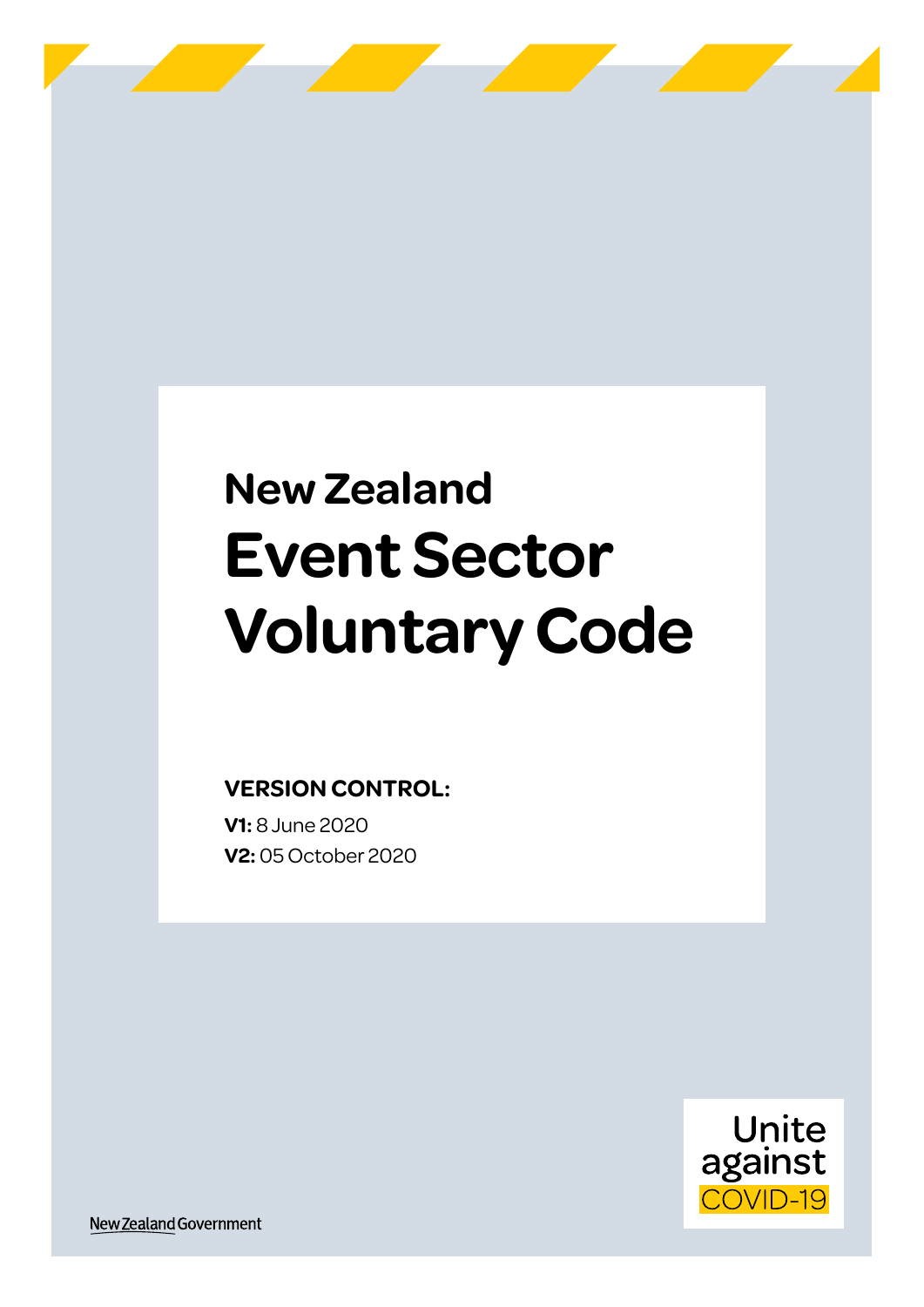#### **Version Foreword**

The Event Sector Voluntary Code has been updated (05 October 2020) to reflect the changes in legislation that requires the mandatory use of the NZ COVID Tracer App and implementing an alternative system for people who do not use the NZ COVID Tracer app. This came into effect at 11:59am Wednesday 19 August 2020.

The Code is also has also been updated so that it can be implemented throughout varying Alert Levels, provided restrictions do not prevent events from going ahead.

#### **Endorsements**

The Code has been developed by Conventions and Incentives New Zealand (CINZ), Entertainment Technology New Zealand (ETNZ), Entertainment Venues Association of New Zealand (EVANZ), New Zealand Event Association (NZEA), and New Zealand Promoters Association (NZPA) in consultation with New Zealand Major Events (at the Ministry of Business, Innovation and Employment).

The Code has been endorsed by Sport New Zealand and industry representatives.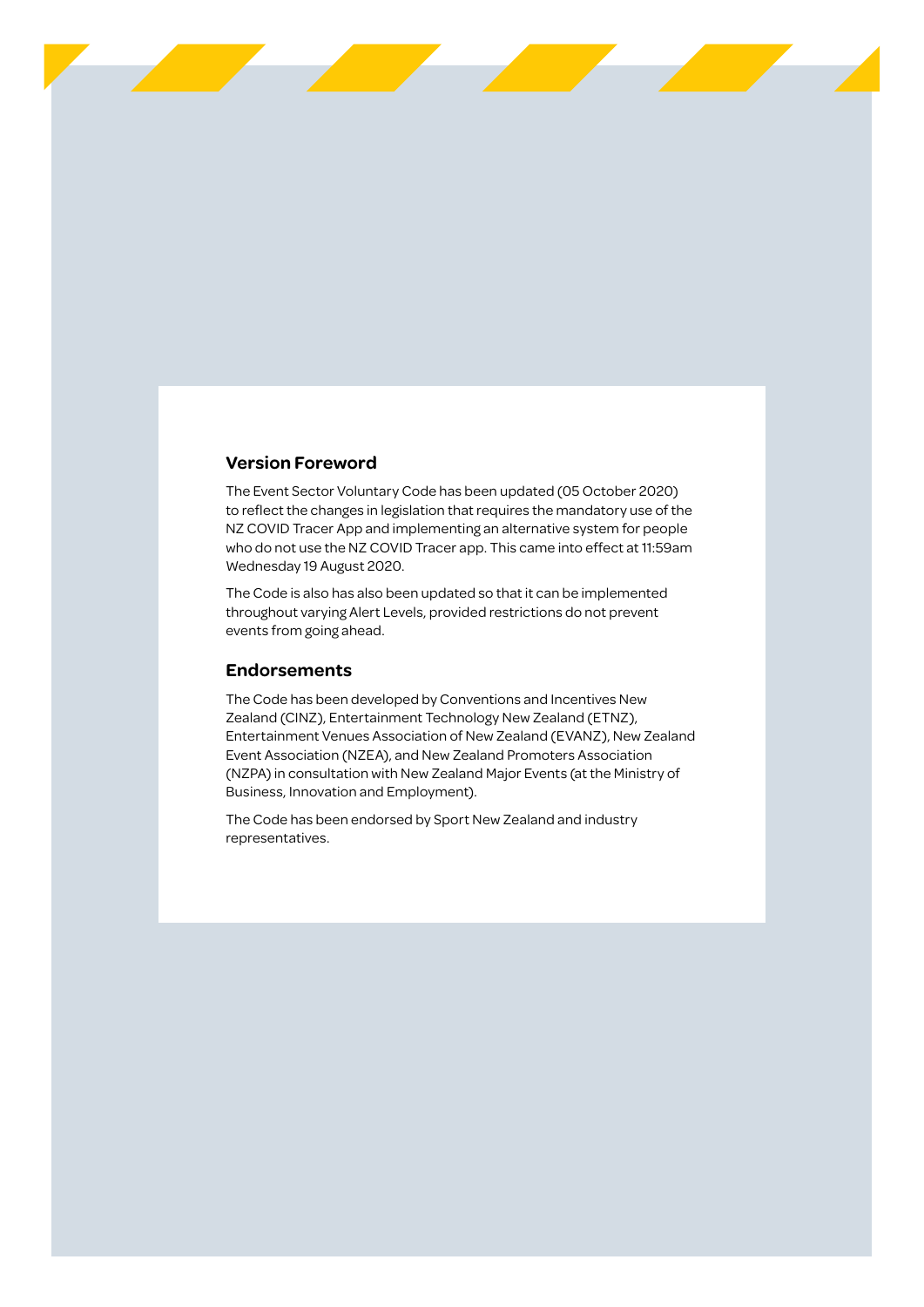## **New Zealand EVENT SECTOR VOLUNTARY CODE**

#### **Introduction**

- 1. Under the COVID-19 Alert Level system, the risk of exposure to COVID-19 and transmission in the community remains. This Code has been developed recognising that Events could be a transmission risk if COVID-19 community transmission re-emerges.
- 2. This voluntary code:
	- a. outlines what the Events Sector can do to safely deliver Events by following best practice expectations, which are based on Ministry of Health guidance to reduce COVID-19 related risks;
	- b. will enable the Events Sector to appropriately support the Ministry of Health to contact trace if an outbreak of COVID-19 were to occur;
	- c. is not intended to replace existing systems and processes that the Events Sector have in place in accordance with existing legal obligations.
- 3. The Code has been developed by the Events Sector in consultation with New Zealand Major Events at the Ministry of Business, Innovation and Employment.

#### **Why is this important?**

- 1. While the risk of exposure to COVID-19 in the New Zealand community remains, any Gatherings, including in the context of Events, could create a COVID-19 transmission risk should a resurgence occur.
- 2. Regardless of the gathering restrictions, or whether the Event is indoors or outdoors, the Ministry of Health will continue to encourage people to practice good hygiene behaviours and to keep a record of where they have been.
- 3. It is important that, if a case is identified, contact tracing can be done quickly and efficiently by the Ministry of Health to limit the spread of COVID-19. This is why at all Alert Levels, all workplaces (including event sites), must display the government's official QR code. At Alert Levels 2 and above, workplaces (including event sites) are required by law to have other record keeping systems in place as well. This is so that those who do not have mobile phones can also leave their contact details to support rapid contact tracing.
- 4. This Code outlines best practice expectations to be applied by the Events Sector in reducing COVID-19 related risks at an event and the subsequent impact, through using and enabling good hygiene practices and effective record keeping. This will enable the Ministry of Health to efficiently contact trace.
- 5. If an outbreak occurs, Gathering restrictions may need to be reintroduced and tailored to the risk. The Events Sector recognises the importance for New Zealand, and for the Events Sector, to do its part to ensure Events are delivered as safely as possible using best practice.
- 6. An Operator who works within the Events Sector is required to have developed and implemented their own health and safety measures as per existing legal obligations. The Code describes best practice processes which can be overlaid by an Operator into existing systems and processes to reduce the likelihood and impact of a COVID-19 outbreak.
- 7. The Code is a non-legislative commitment and is not regulated or legally enforceable.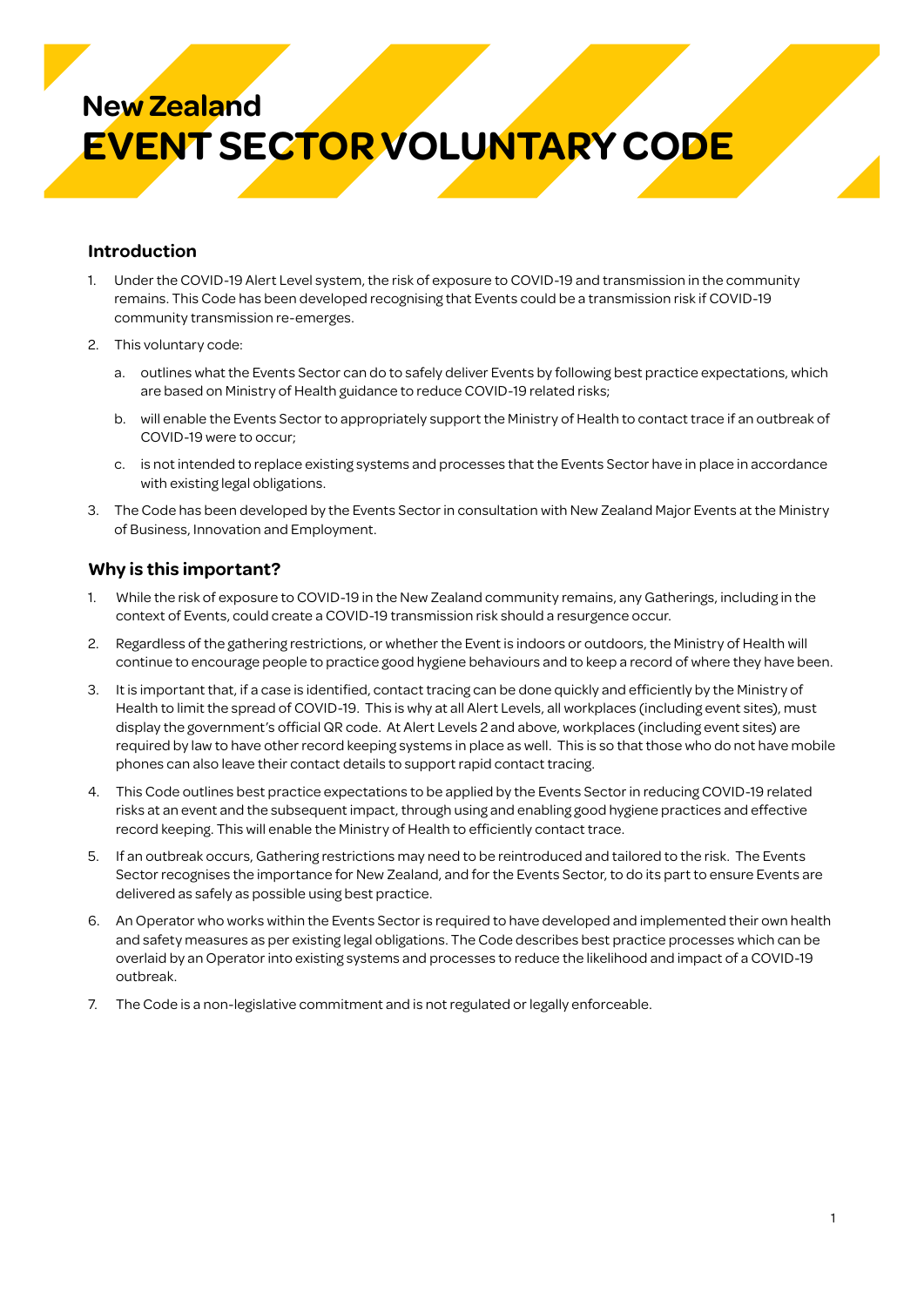

#### **Purpose**

1. This Code has been developed to outline best practice behaviours to prevent/minimise COVID-19 risks and impact, including a key function around record keeping to support Ministry of Health contact tracing processes.

#### **Background**

- 1. This Code has been developed for the New Zealand Events Sector by representatives of the Events Sector.
- 2. This Code does not override any other legal obligations, including obligations under the Privacy 1993, the Health and Safety at Work Act 2015, COVID-19 Public Health Response Act 2020, or any other enactment.
- 3. This Code will be in effect while New Zealand remains in COVID-19 Alert Levels.

#### **Who is this code for?**

- 1. This Code applies to the New Zealand Events Sector to reduce the likelihood and impact of COVID-19 at Events. This includes:
	- Event management professionals;
	- Promoters, owners, agencies and production organisations;
	- Suppliers and service providers;
	- Venues; and
	- Governing bodies.

#### **Definitions**

**Code** is the New Zealand Events Sector Voluntary Code.

**Operators** Event management professionals, venues and suppliers responsible for event planning and delivery.

**Attendees** Personnel that are onsite through the duration of an event which includes but is not limited to competitors, performers, ticket holders, spectators, sponsors, Operators, workers, suppliers, and volunteers.

**Events Sector** The collective group of professional organisations that deliver, or support the delivery of, planned Events.

**Events** Professionally organised gatherings or activities of limited duration that bring people together for the primary purpose of participating in a community, cultural, commemorative, recreational, sporting, art, educational, entertainment or business experience.

**Gatherings** People who are intermingling in a group.

**Record Keeping** An attendance record of those who have been present at an event, including the time, place, and contact details of individuals; or an individual diary of where a person has been, when they were there, and who they met (where possible). This record can be kept digitally or using paper and pen.

**Record Retention** The storage of records no longer active.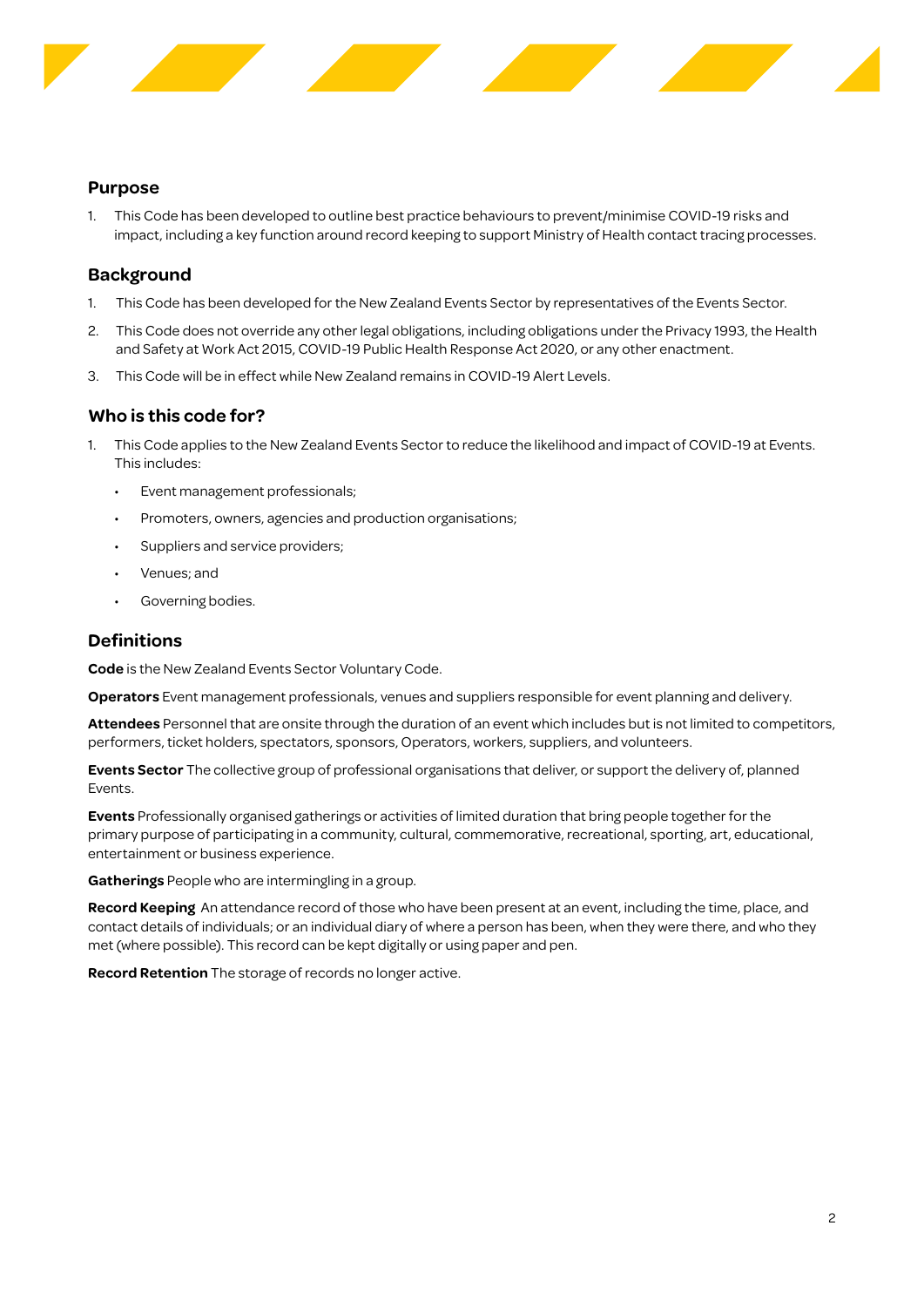

#### **Event Sector Voluntary Code for New Zealand**

- 1. **Commitment to COVID-19 Ministry of Health guidance** Operators will take responsibility to regularly and consistently stay up to date with Ministry of Health guidance.
- 2. **Enable effective contact tracing**  Fast and effective contact tracing is essential to stop the spread of COVID-19. Recording people's movements will help the Ministry of Health to do this quickly and efficiently. Operators will undertake best practice to encourage Attendees to use the record keeping mechanisms at Events to enable the Ministry of Health to undertake contact tracing processes, if needed. Attendee behaviours can be encouraged at all types of Events inclusive of non-ticketed or partially ticketed Events.

#### Operators are encouraged to:

- a. Educate Attendees pre event and through the duration of an event on record keeping expectations and mechanisms at Events to support this.
- b. Consider ways to guide the best practice behaviours set out in this code, through event design.
- c. Educate and influence Attendees to take responsibility for their own record keeping.
- d. Incorporate record keeping mechanisms at Events for Attendees through the mandatory display of the NZ government's official QR code and encouraging Attendees to scan it in prominent places and/or main entrances.
- e. Notify attendees that attendance information will be collected for the purpose of contact tracing and may be disclosed to the Ministry of Health should the need arise.

All workplaces and businesses (including event sites) legally must display the government's official QR code, which can be scanned by the COVID-19 Tracer App, for each location. You legally must also have an alternative system for people who do not use the NZ COVID Tracer app when the country is at Alert Level 2 and above (but not at Alert Level 1). This came into effect at 11:59am Wednesday 19 August 2020.

- 3. **Retaining Records** Operators are encouraged to retain attendance records that can be supplied to the Ministry of Health should they need to contact trace. This includes ticketing or attendance data that can be legally obtained and stored safely as required under the Privacy Act 1993. Operators are encouraged to Retain Records of Attendees for a minimum of four weeks, this being the minimum period necessary to support effective contact tracing.
- 4. **Health of Operators and Attendees** Operators should take reasonable measures to ensure that individuals (including Operators and Attendees) have the appropriate resources or facilities to ensure they undertake best practice hygiene standards. Operators are encouraged to:
	- a. Ensure Operators are aware of and comply with Ministry of Health guidance.
	- b. Ensure Operators and Attendees are educated on the hygiene practices expected when attending the event as per Ministry of Health guidance.
	- c. Enable good hygiene behaviours e.g. providing hand washing facilities and making hand sanitiser available.
	- d. Ask Operators and Attendees who are unwell to stay home.
- 5. **Encourage a culture of adhering to best practice COVID-19 risk management as set by an Operator** Utilise leadership, influence, education and best practice to ensure Ministry of Health guidance on hygiene and adherence to event policies put in place by the Operator are upheld in delivering the event. This includes not only during the event, but pre and post event. Operators can prepare, implement and measure this adherence using technology, risk management implementation, briefings, marketing, and incident reporting processes.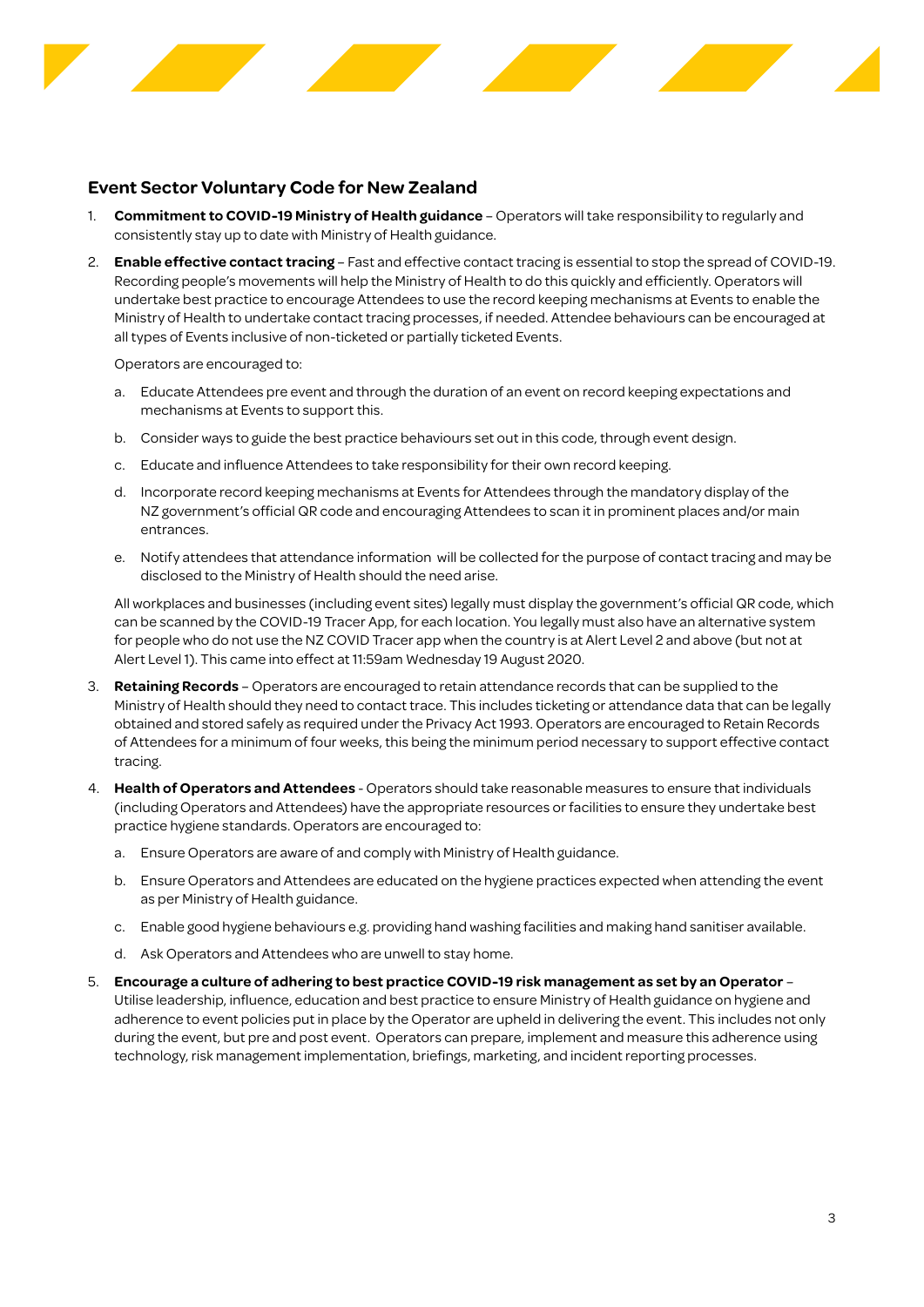

#### **Event sector resources applicable to this code**

- [COVID-19 Gatherings](https://www.health.govt.nz/our-work/diseases-and-conditions/covid-19-novel-coronavirus/covid-19-information-specific-audiences/covid-19-social-gatherings) (Ministry of Health)
- [COVID-19 Gatherings and Events \(N](https://covid19.govt.nz/everyday-life/gatherings-and-events/#event-facilities-at-alert-level-2)ew Zealand Government)
- [COVID-19 WorkSafe Advice and Guidance \(Public Health Requirements\)](https://worksafe.govt.nz/managing-health-and-safety/novel-coronavirus-covid/)
- [Key Planning Recommendations WHO Guidelines](https://www.who.int/publications/i/item/10665-332235)
- [Official COVID-19 Posters](https://covid19.govt.nz/resources/posters/)
- [NZ COVID Tracer QR codes](https://www.health.govt.nz/our-work/diseases-and-conditions/covid-19-novel-coronavirus/covid-19-novel-coronavirus-resources-and-tools/nz-covid-tracer-app/nz-covid-tracer-qr-codes#posters)
- [Attendee NZ COVID App Download](https://tracing.covid19.govt.nz/)

#### **Q&A**

#### **Will there be an extra cost to providers as a result of the new Code?**

Where Operators are already providing high quality and robust risk management efforts with strong systems and processes, it is expected that any additional cost will be low. However there may be some cost involved for those providers that need to improve their systems and processes to demonstrate a commitment to the Code and compliance with the law, such as the printing of the QR Code for the event site.

#### **What does the Code mean? Who will be held accountable?**

There is no formal accountability as the Code will not be regulated or legally binding, except where it refers to something that is already set out in law. The Code sets out principle behaviours to support the welfare and safety of Operators and Attendees to reduce COVID-19 related risks at Events.

#### **What responsibilities do Operators have?**

This is a voluntary code and does not override or replace legal obligations, however it reflects best practice in managing COVID-19 and the event sector are encouraged to follow it.

#### **Who was consulted when developing the Code?**

Sector associations, regional representatives, and other industry representatives developed a working group, with the support of MBIE, to develop this code.

#### **How do I work out what is best practice in record keeping?**

Contact tracing is a key pillar of the elimination strategy for COVID-19. Operators can be proactive to make it easier for the Ministry of Health to contact trace Attendees if needed, by making it easier for individuals to keep their own records about where they have been and when. Prior to an event and through the duration of the event, Operators can help to prepare, educate and encourage record keeping through event design. Some examples may be:

- **Pre-Event**  Tell your Operators and Attendees that the NZ COVID Tracer QR Code will be present at the event and that they will be expected to scan the code.
- **During Event**  Make the QR Code accessible throughout the event, particularly at high flow locations (e.g. toilet, ATM or food facilities).

The Ministry of Health has created a tracing app — NZ COVID Tracer. This app works by scanning the government's official QR code on a poster at participating businesses (including Events). The app then keeps track of which QR codes have been scanned so that individuals know where they have been. Using the app makes it easy for people to keep their own records and will send out a notification if people need to take action to keep themselves or their whānau safe. The use of the NZ COVID QR Code is now mandatory, as is providing an alternative system for those do not use the NZ COVID Tracer app when the country is at Alert Levels 2 and above (but other record-keeping systems, beyond displaying the government's official QR code are not required at Alert Level 1).

This app was developed with the Privacy Commission and complies with the Ministry of Health's data standards.